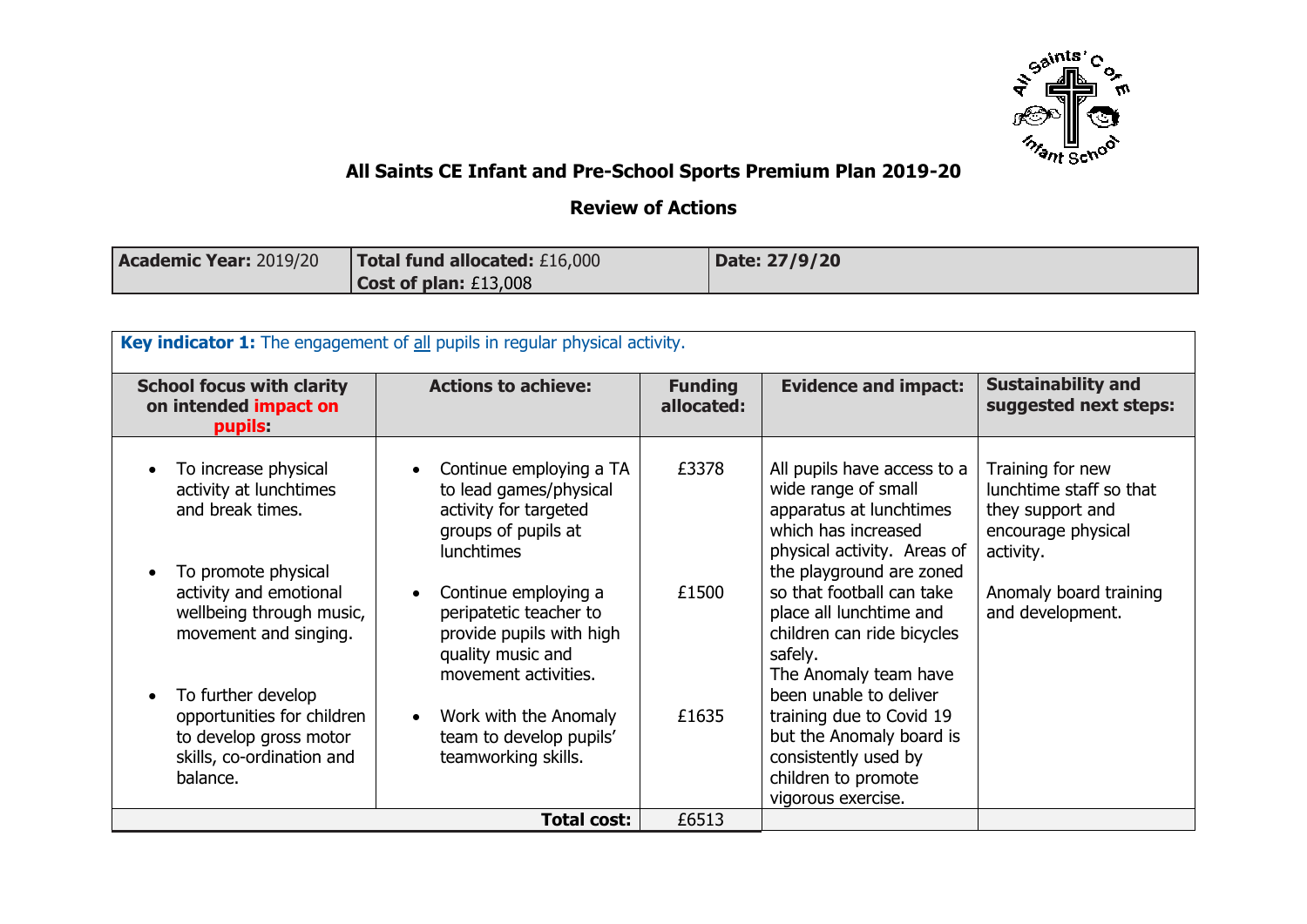| Key indicator 2: The profile of PE, sport and well-being raised across the school as a tool for whole school improvement.         |                                                                                                                      |                              |                                                                                                                                                                                                                  |                                                                                                                    |  |
|-----------------------------------------------------------------------------------------------------------------------------------|----------------------------------------------------------------------------------------------------------------------|------------------------------|------------------------------------------------------------------------------------------------------------------------------------------------------------------------------------------------------------------|--------------------------------------------------------------------------------------------------------------------|--|
| <b>School focus with clarity</b><br>on intended impact on<br>pupils:                                                              | <b>Actions to achieve:</b>                                                                                           | <b>Funding</b><br>allocated: | <b>Evidence and impact:</b>                                                                                                                                                                                      | <b>Sustainability and</b><br>suggested next steps:                                                                 |  |
| To further promote the<br>mental health and<br>wellbeing of all pupils<br>included targeted<br>provision of vulnerable<br>pupils. | Pastoral Leader to train<br>pupils to support their<br>peers in physical activity<br>at playtimes and<br>lunchtimes. | £2015                        | This needs to be<br>continued as a result of<br>Covid 19.<br>The Pastoral Leader has<br>been running health and<br>well-being interventions<br>since November 2020<br>which will be reviewed in<br>January 2021. | Further develop the role<br>of the Pastoral Leader in<br>promoting children's<br>mental health and well-<br>being. |  |
|                                                                                                                                   | <b>Total cost:</b>                                                                                                   | £2015                        |                                                                                                                                                                                                                  |                                                                                                                    |  |

| Key indicator 3: Increased confidence, knowledge and skills of all staff in teaching PE and sport.      |                                                                                                         |                              |                                                                                                                                                |                                                                                                    |  |
|---------------------------------------------------------------------------------------------------------|---------------------------------------------------------------------------------------------------------|------------------------------|------------------------------------------------------------------------------------------------------------------------------------------------|----------------------------------------------------------------------------------------------------|--|
| <b>School focus with clarity</b><br>on intended impact on<br>pupils:                                    | <b>Actions to achieve:</b>                                                                              | <b>Funding</b><br>allocated: | <b>Evidence and impact:</b>                                                                                                                    | <b>Sustainability and</b><br>suggested next steps:                                                 |  |
| To develop the<br>confidence, knowledge<br>and skills of teaching<br>staff in teaching PE and<br>sport. | PE coordinator to coach<br>other staff and ensure<br>PE programme (Real PE)<br>is being well-delivered. | Staff cover<br>£440          | Staff feel more secure in<br>teaching REAL PE. PE<br>lessons are well-<br>structured and data<br>shows that most pupils<br>achieve age related | Further support for the<br>staff by the PE Co-<br>ordinator (again, Covid 19<br>impacted on this). |  |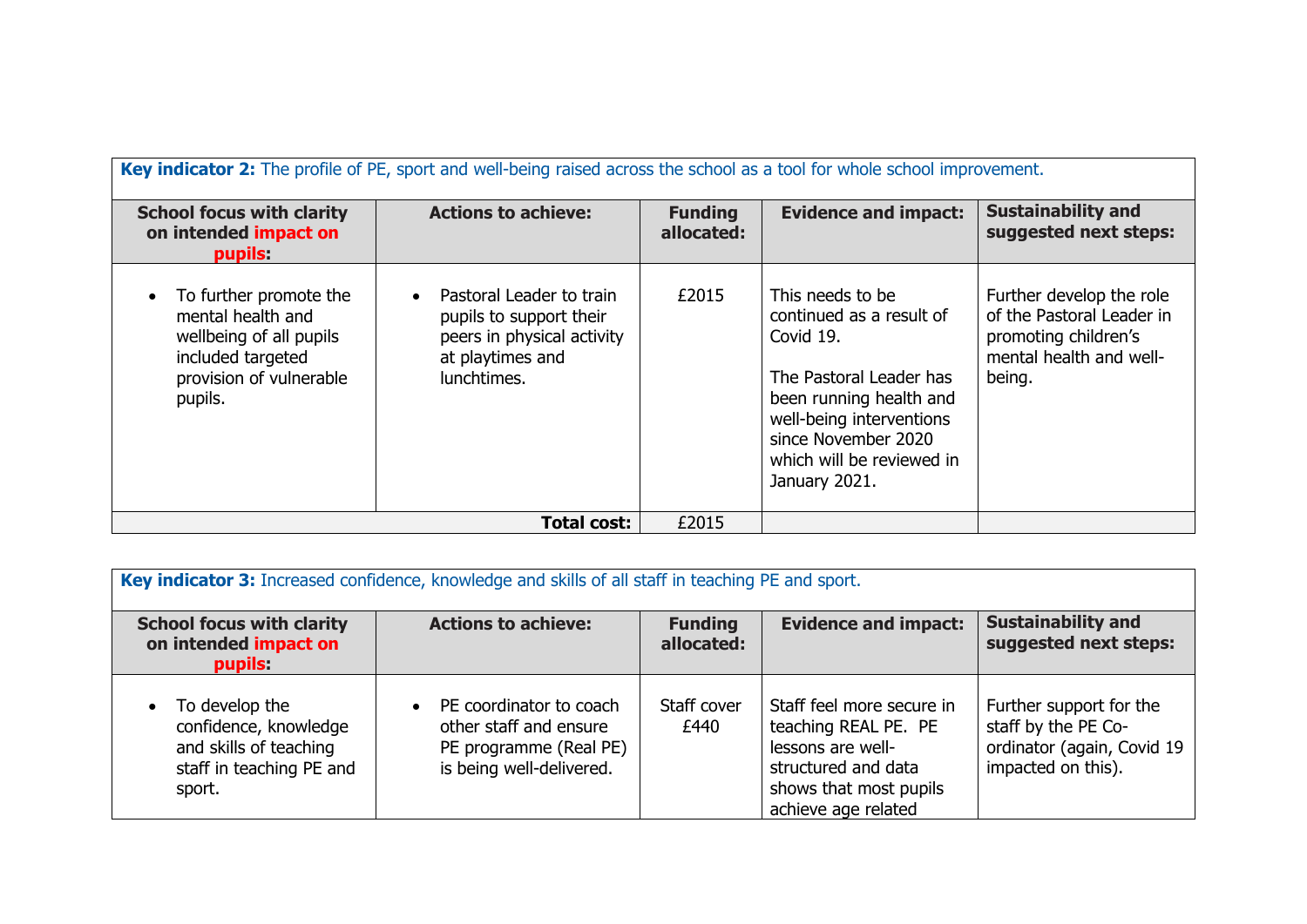|                    |      | expectations (as<br>evidenced by termly<br>assessments). Lesson<br>planning has improved. |  |
|--------------------|------|-------------------------------------------------------------------------------------------|--|
| <b>Total cost:</b> | £440 |                                                                                           |  |

| Key indicator 4: Broader experience of a range of sports and activities offered to all pupils.                                                   |                                                                                                                                                                                  |                              |                                                                                                       |                                                             |  |
|--------------------------------------------------------------------------------------------------------------------------------------------------|----------------------------------------------------------------------------------------------------------------------------------------------------------------------------------|------------------------------|-------------------------------------------------------------------------------------------------------|-------------------------------------------------------------|--|
| <b>School focus with clarity</b><br>on intended impact on<br>pupils:                                                                             | <b>Actions to achieve:</b>                                                                                                                                                       | <b>Funding</b><br>allocated: | <b>Evidence and impact:</b>                                                                           | <b>Sustainability and</b><br>suggested next steps:          |  |
| <b>Additional achievements:</b>                                                                                                                  |                                                                                                                                                                                  |                              |                                                                                                       |                                                             |  |
| To develop children's<br>confidence and<br>proficiently in water.<br>To source and maintain<br>high quality teaching<br>allowing all children to | Summer 2 half term 6<br>$\bullet$<br>week program for Year 2<br>pupils (half hour session<br>per week).<br>High quality coaches for<br>after school clubs<br>throughout the year | £1400<br>£1000               | Swimming could not be<br>offered in the summer<br>term due to Covid 19.<br>Payment for this was lost. | Swimming and coaches to<br>be sourced for the next<br>plan. |  |
| take part at their various<br>ability levels.                                                                                                    | (football, dance, yoga).                                                                                                                                                         |                              |                                                                                                       |                                                             |  |
|                                                                                                                                                  | <b>Total cost:</b>                                                                                                                                                               | £2,400                       |                                                                                                       |                                                             |  |

| Key indicator 5: Increased participation in competitive sport.       |                                             |                              |                                              |                                                    |  |
|----------------------------------------------------------------------|---------------------------------------------|------------------------------|----------------------------------------------|----------------------------------------------------|--|
| <b>School focus with clarity</b><br>on intended impact on<br>pupils: | <b>Actions to achieve:</b>                  | <b>Funding</b><br>allocated: | <b>Evidence and impact:</b>                  | <b>Sustainability and</b><br>suggested next steps: |  |
| To be active members of<br>the Ashfield Sports                       | Retain membership of<br>the Ashfield Sports | Membership<br>£700           | The PE Co-ordinator<br>attended all meetings |                                                    |  |